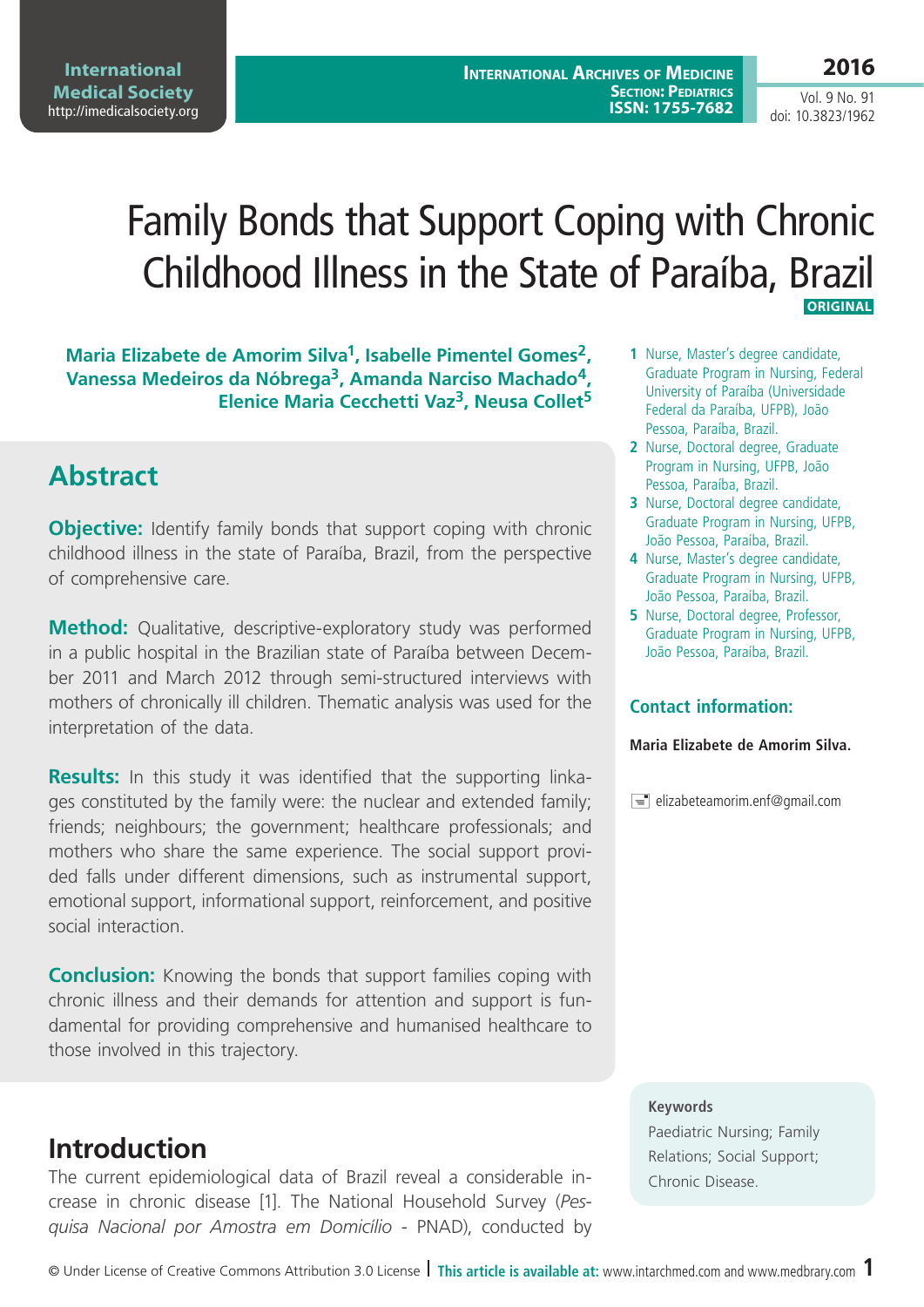**2016**

Vol. 9 No. 91 doi: 10.3823/1962

the Brazilian Institute of Geography and Statistics (*Instituto Brasileiro de Geografia e Estatística* - IBGE) and published in 2010, investigated 12 chronic conditions and revealed that 9.1% of children aged 0 to 5 years, 9.7% of children aged 6 to 13 years, and 11% of adolescents aged 14 to 19 years had chronic disease [2].

The diagnosis of a chronic disease imposes changes in everyday life because it triggers organic, emotional, and social changes that require a permanent adaptation on the part of children and their families [3-5]. The mother, the main carer, experiences moments associated with the routine care of the disease that can result in health impairment, such as emotional distress and difficulty to adapt to a new routine [3, 6], requiring special attention while she is the main care provider [3, 5]. However, it is understood that the carer, either the mother or another person in charge, needs to have balanced emotional, physical, and psychological health to therefore contribute to the child's recovery and well-being.

Thus, the healthcare team needs to intervene to provide support, monitoring, and guidance to accommodate carers and their demands [7] to strengthen them so that they can overcome the adversities of the chronic childhood condition.

The comprehensive care of the chronically ill child is achieved when it goes beyond the biological and treatment aspects and also aims to build a unique and humanised assistance that includes assistance to the family that considers all aspects associated with life and the bonds established with the environment in which they live [5, 8].

The support bonds of the family, understood as a relationship in the personal dimension, are composed of members of the social network who provide support to the family and contribute to the development of coping strategies [5, 9], which generate positive responses in the experience with the condition [10, 11].

The social support offered by the support bonds involves the different ways in which the network members can assist the family in properly coping with the child's condition [5, 12]. Different types of support can be provided: emotional support, which comprises affection, esteem, respect, and consideration; reinforcement support, which is associated with positive statements received by the family about the care provided and the results obtained; informational support, which involves offering suggestions, information, advice, and opinions; instrumental support, which comprises financial assistance, material resources, and services offered to the family by individuals, institutions, and other means [9,13]; and positive social interaction, understood as the availability of individuals with whom it is possible to have fun and relax [14].

Based on these dimensions, an important part of the role of healthcare professionals is knowing the families and their interactions with their social support network to strengthen and maintain the support bonds. Accordingly, research has demonstrated that positive adjustment is influenced by the level of family support offered to the chronically ill child and his or her parents [6].

From that perspective, health professionals, upon discovering the context of life, values, familiar dynamics and necessities of caring for the families of those children, can contribute to the construction of new supporting linkages. As such, they strengthen support networks of these individuals and collaborate with the process of confronting chronic disease [15].

In Public Health, knowing the social support network of these families can positively influence the determinants of health because these organised efforts are targeted towards maintaining or improving health levels to protect, promote, and restore health [16]. Nevertheless, primary healthcare teams from both Primary Healthcare and hospitals need to rethink their practices to stimulate the formation of bonds that can provide effective support and therefore offer comprehensive care to families of chronically ill children [3].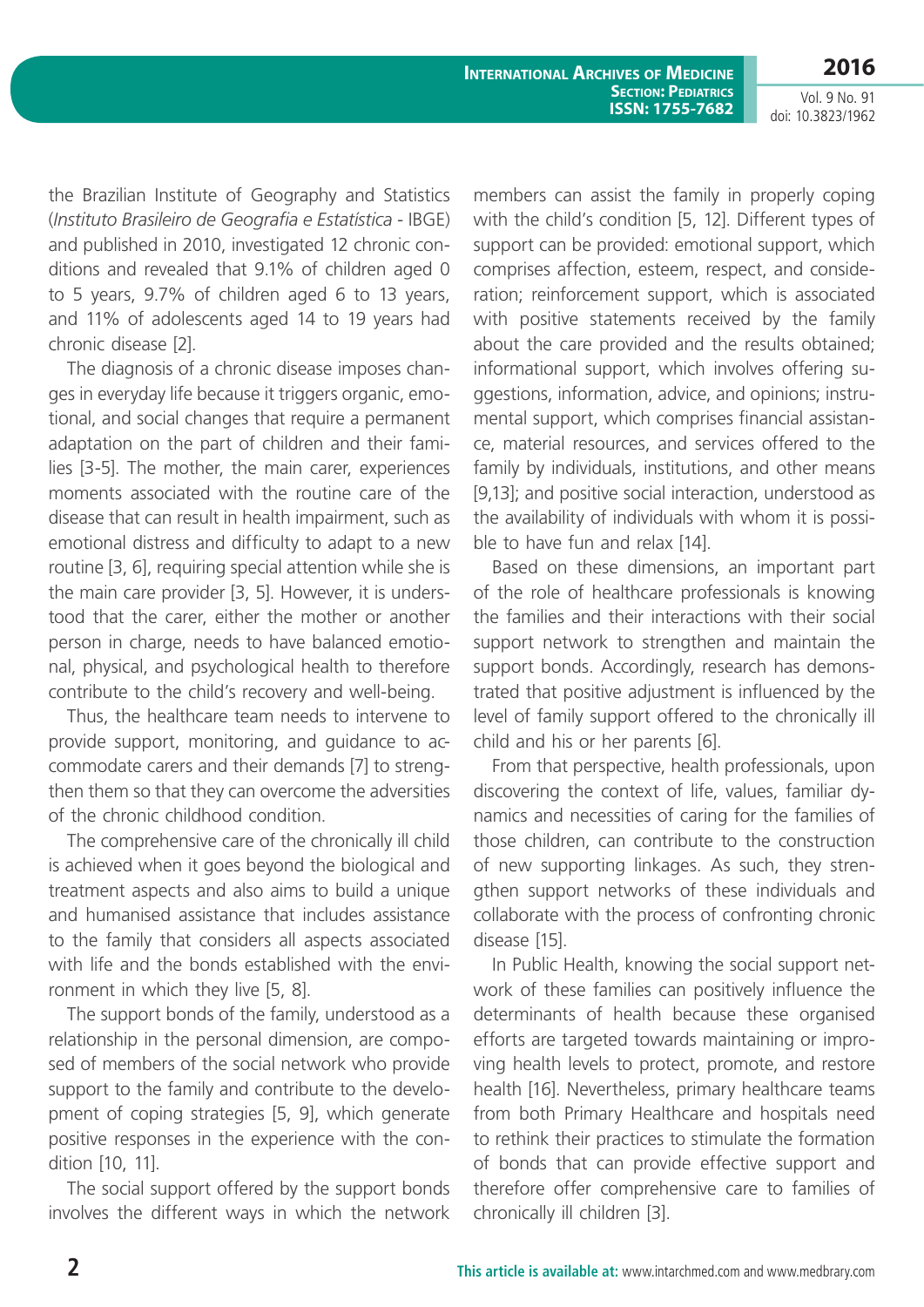Despite the importance of the support bonds for the children and their families who experience the chronic condition, studies [5, 17, 18] have shown that these bonds are not always effective. They can be limited, disconnected, fragile, and unable to offer continuous support that is suitable for the family's demands throughout the course of the disease.

Accordingly, this study is guided by the following question: What are the supporting linkages of Brazilian families in confronting chronic disease in infancy, with respect to the perspective of integral care? To answer this question, the objective of this study is to identify family bonds that support coping with chronic childhood illness in the state of Paraíba, Brazil, from the perspective of comprehensive care.

# **Method**

Qualitative, exploratory-descriptive study done at a Paediatric Unit of a federal public hospital located in the state of Paraíba, Brazil. It addressed the family, and the individual responses of mothers were used to understand the context experienced by the family regarding the support bonds for coping with chronic childhood illness.

Data were collected with seven mothers of children with diagnoses of chronic disease who were hospitalized between December 2011 and March 2012 through semi-structured interviews [19], which were conducted using the following guiding questions: After your child's disease was discovered, did you receive any type of support to help care for him/ her? Who supported you in the care of your child? How was the support received?

The inclusion criteria were as follows: individuals accompanying a chronically ill child in the hospital under study; who had no communication problems; aged 18 years old or over; and having a child with a confirmed diagnosis of chronic illness for more than six months, without time limit, because after that period of time, the family has experienced different stages of the disease and have parameters to identify the family bonds that offer support in this process.

All mothers of chronically ill children hospitalised during the data collection period who met the inclusion criteria participated in the study. The data stopped being collected when the sufficiency criterion was met, that is, when an assessment of the collected empirical material made it possible to construct a comprehensive picture of the object of study [20].

The empirical data was interpreted by means of thematic analysis, following three stages: pre-analysis, in which the transcripted interviews were organized in a determined order, starting a classification; exploration of the material, with an exhaustive review of texts, making a critical analysis with them to develop a relevant structure of analysis for the project; and interpretation of results, corresponding to the final analysis with the regrouping of similar topics and the construction of empirical categories [19]. Finally, the following empirical categories were constructed: bonds with the nuclear family; bonds with the extended family; friends and neighbours as sources of family support; and social support relations in healthcare services.

The study was conducted in accordance with Resolution No. 466/12 of the National Health Council of Brazil and was approved by the Research Ethics Committee of the institution in which it was conducted (Protocol #083/2011, CAAE #50019715.6.0000.5183). All subjects signed a free and informed consent form. To ensure the anonymity of the participants in the presentation of the results, the word "Mother" is used, followed by an ordinal number indicating the order in which the participant was interviewed.

## **Results**

Seven mothers whose children had the following diagnoses participated in the study: Mother 1: congenital dystrophic epidermolysis bullosa; Mother 2: Down syndrome, Cushing's syndrome, and treatment-resistant severe persistent asthma;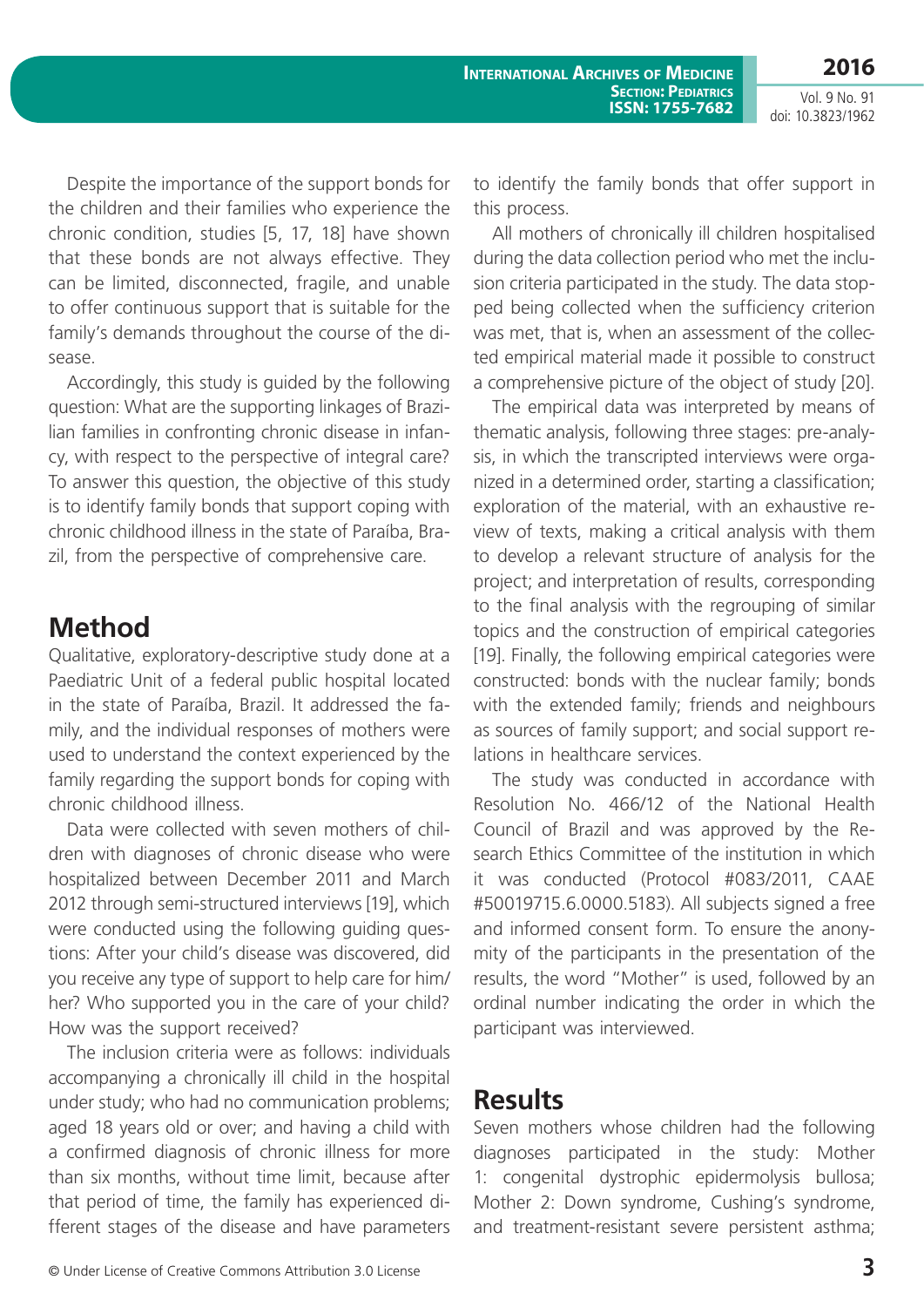| <b>Parental</b><br>relationship with<br>child | <b>Diagnosis of child</b>                                                              | <b>Time period</b><br>of diagnosis | <b>Approximate monthly</b><br>wage of family |
|-----------------------------------------------|----------------------------------------------------------------------------------------|------------------------------------|----------------------------------------------|
| Mother 1                                      | Congenital dystrophic epidermolysis bullosa                                            | 5 years                            | R\$ 1.300,00 (\$364,15)                      |
| Mother 2                                      | Down syndrome, Cushing's syndrome, and<br>treatment-resistant severe persistent asthma | 2 years and<br>10 months           | R\$ 540,00 (\$151,26)                        |
| Mother 3                                      | Idiopathic thrombocytopenic purpura                                                    | 4 years                            | R\$ 1.080,00 (\$302,52)                      |
| Mother 4                                      | Nephrotic syndrome                                                                     | 3 years and 6 months               | R\$ 540,00 (\$151,26)                        |
| Mother 5                                      | Leukaemia                                                                              | 5 years                            | R\$ 540,00 (\$151,26)                        |
| Mother 6                                      | Chronic neuropathy                                                                     | 6 months                           | R\$ 5.000,00 (\$1.400,56)                    |
| Mother 7                                      | Nephrotic syndrome                                                                     | 5 years                            | R\$ 540,00 (\$151,26)                        |

Mother 3: idiopathic thrombocytopenic purpura; Mother 4: nephrotic syndrome; Mother 5: leukaemia; Mother 6: chronic neuropathy; and Mother 7: nephrotic syndrome. The time of diagnosis varied between six months and five years. All families were from the state of Paraíba. Four families earned the minimum monthly wage, and three had sickness benefits as the only source of steady income. The other families had an income ranging from two to eight times the minimum monthly wage, keeping in mind that the minimum salary at the time was R\$540 (\$151,26). The data is clarified in table one to be visualized better. **(Table 1)**

### **Bonds with the nuclear family**

Support bonds arise in the nuclear family, whose members live in the same household, during the reorganisation of the family dynamics for coping with the chronic childhood illness. Healthy siblings help with household chores and care of the child, contributing to hygiene care and medication schedules. This support is considered essential by the mother, who reveals the presence of trust in this relationship.

*My daughter is the one who helps, takes care of the house, washes clothes, [...] I prepare the food and wash his [the child's] clothes.*

Mother 1.

*My 12-year-old boy bathes, organises. [...] He is my right hand. [...] He helps give the medicine. He says: "The boy's medicine, it's time!". [...] I take care of the house while he takes care of the child. [...] This is a great help.*

Mother 2.

Another support bond present in the nuclear family is paternal support, which is offered to the mother to minimise the burden of caregiving and responsibility. The instrumental support provided by this family member is associated with financial support, with the father being responsible for acquiring the items necessary for the continuation of life.

*The money that he [father] earns is used for the house. [...] He buys things [food, hygiene and cleaning items, medicine], he does not mind.* Mother 2.

The father also provides other forms of support, such as taking care of the healthy child who lives in the household, while the mother accompanies the sick child during hospitalisation.

*The boy [another child] is there [at home] with his father.*

Mother 3.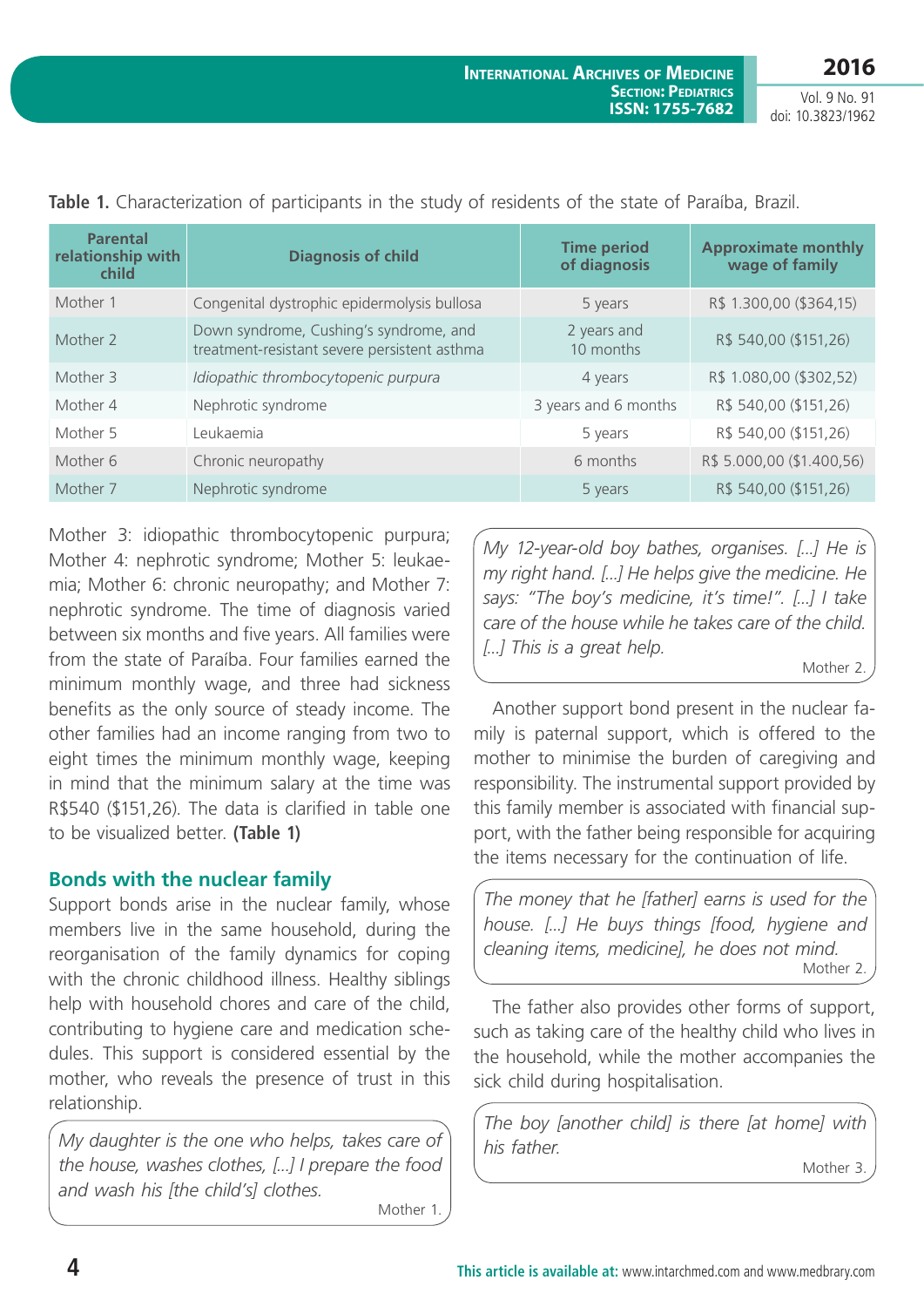## **Bonds with the extended family**

Grandparents can offer financial support by providing food and other items needed for family subsistence. In addition, they help care for the healthy siblings and the chronically ill child, reducing the concerns of the mother, who feels satisfied and acknowledges the support received.

*My mother-in-law helps me. [...] During the day, she stays with the two other children, and during the night, the father takes her home to sleep.* Mother 4.

*When I left [the job], my mother bought food and her [the child's] personal items. [...] She came to see her [the child] here [hospital]. [...] My mother takes care of her [child] more than I do.* Mother 7.

When the mother needs to return home to give attention to the healthy child and perform domestic activities, the extended family, represented by the aunt, contributes with care by accompanying the hospitalised child, providing affection and devotion.

*I have a sister who helps a lot [...], she is a mother to my son. [...] She stopped selling her products and came here [hospital]. She stayed with him [child], I went home, cleaned the house, saw my eldest son.*

Mother 2.

The support received by the family provides physical and mental strength to its members, giving them the disposition to continue their care routine at the hospital and at home. The division of tasks among family members allows the mother to focus on the care of the hospitalised child, without leaving the other children uncared for.

*When I am here [hospital], she [sister] goes to my home to do the chores. [...] She washes dishes and does laundry, she takes care of his siblings. [...] However, coming here is always more difficult.* Mother 4.

Because she is away from home, the mother contacts her bonds only by telephone. She considers it a form of emotional support and reinforcement for overcoming the adversities and limitations imposed by distance.

*I live far way. The contact [...] is only by telephone. They [family members] say that everything will be okay and [...] I should be patient. [...] They give me great support from afar.*

Mother 6.

## **Friends and neighbours as sources of family support**

The relationship between the family, friends, and neighbours is an effective source of social support. Emotional support and positive social interaction can manifest as a conversation, which can provide words of encouragement and affection, strengthening hope and serving as a time for listening to vented emotions, which helps in relieving the person who is receiving this support.

*They [neighbours] helped me. [...] At the time I saw him [child] pretty much dead on a bed, I didn't know what to do. [...] They [...] came to my house, [...] talked and said: "Look, a person only has what God wants. You are fighting with this child, God is watching it, you take such good care of this child [...]". This is a great help for you.*  [...] If someone came over when I was suffering *and said a friendly word, that was everything. Because when a person has a sick child, you want to cheer up that person, not leave them feeling worse than they already are.*

Mother 1.

*My ex-sister-in-law, I like talking to her about my life, about what is happening. [...] When she talks to me, I feel more relieved. I don't like keeping anything to myself because it is bad to be suffering inside. I prefer to vent.*

Mother 7.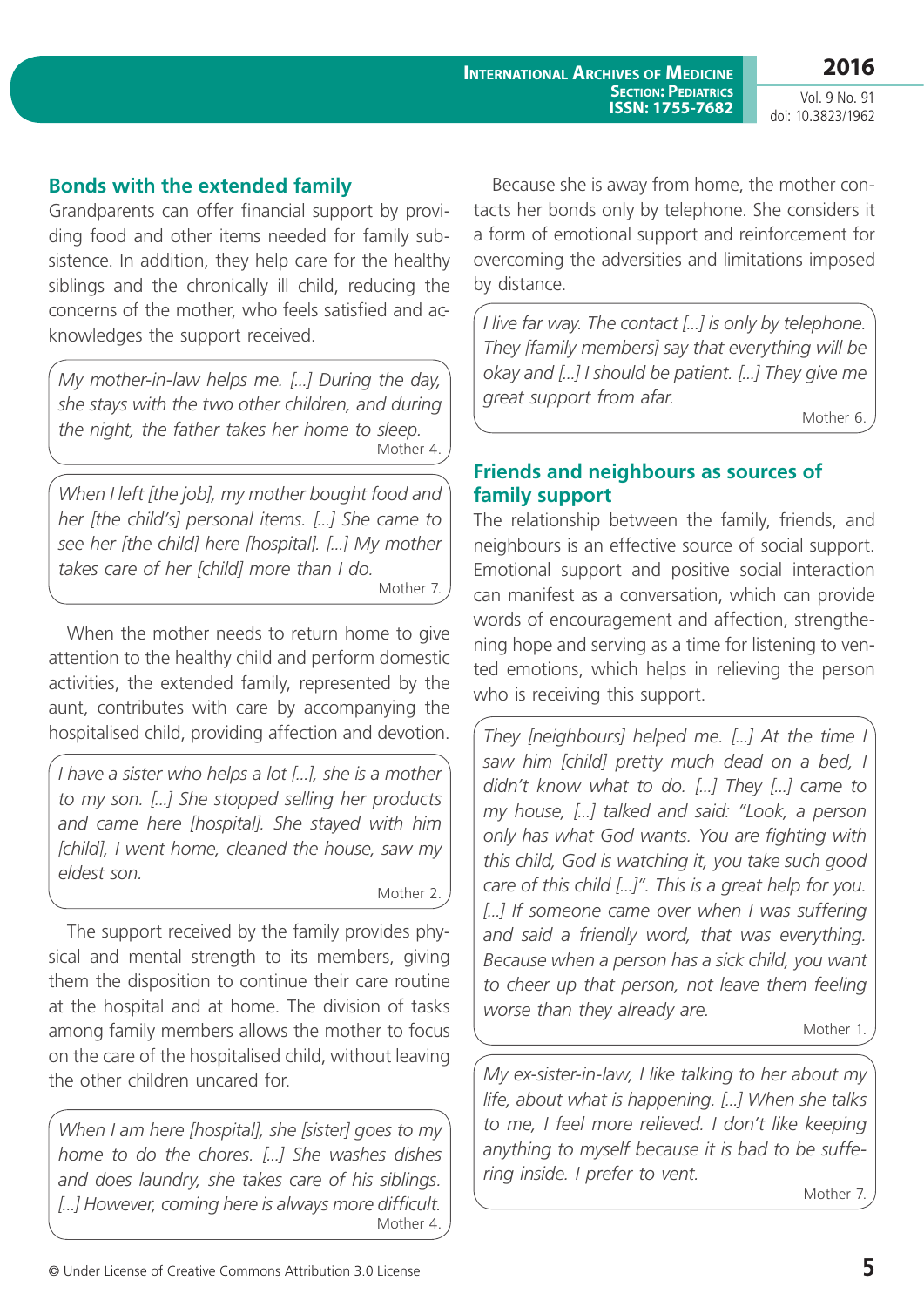**2016**

Vol. 9 No. 91 doi: 10.3823/1962

In seeking reinvigoration through faith, family members find support in the religious congregation. The bonds formed enable the provision of different types of support, such as instrumental and emotional support.

*The brothers [from the church] have provided the most support in this situation. [...] They call the radio station, ask for blood donors so we will not run out of it. [...] They say that they can help with anything I need, money to buy medicine, food. [...] They also say things to me, I feel stronger, more hopeful. [...] They provide great comfort. [...] They always come here [hospital] to visit him and pray. [...] The whole church is praying for him.*

Mother 5.

## **Social support relations in healthcare services**

Since the beginning of the experience of living with the chronic illness, the support shared among mothers experiencing the same situation seems to be essential for the continuity of care for the child. This support among peers has various dimensions, such as instrumental support in its financial character, which minimises the difficulties with treatment expenses.

*At the beginning, there was a person who had a son who was also receiving treatment. [...] I met her there [in another healthcare service], [...] she was very supportive, [...] mothers understand each other, they put themselves in the other's place. [...] Whenever she could, she gave me some money or gave me a ride. We spent a lot of money with the commute. [...] It was not that far, but for those who that earn the minimum wage and have expenses at home, that was a lot of money.*

Mother 5.

The lack of social support at home can be minimised with the support found during the child's hospitalisation. The mothers, who are ward mates, often provide emotional support and positive social interaction as they exchange knowledge and experiences. In addition, they provide a space for discussion and for venting emotions. Additionally, there is the mutual benefit of exchanging help to care for the child.

*I could not find support [at home], I was crying all the time. [...] The last support I had was after starting his hospitalisation. [...] I met the mothers [ward mates] and would talk to them because I isolated myself at home. [...] The mothers told their stories, and I told mine. [...]. At home, I could not vent my emotions to anyone. [...] We felt good. They had special children like me. We gathered in there and talked [...] as if we were a family, took care of each other's children. [...] I felt relieved, with a less tight heart.*

Mother 2.

*We would talk. [...] We help each other during bath time. [...] I really need another person to help me, and the person who is with me in the room [ward] always helps me.*

Mother 4.

The support offered by healthcare professionals has several dimensions. At times, the treatment starts in private practices in the cities located outside the state capital, where physicians who take care of the child can provide instrumental support, contributing to reducing the family expenses. Physicians contribute with this support by not accepting the consultation fee, offering free medication, and paying the costs of transportation so that the proper treatment can be conducted in the state capital.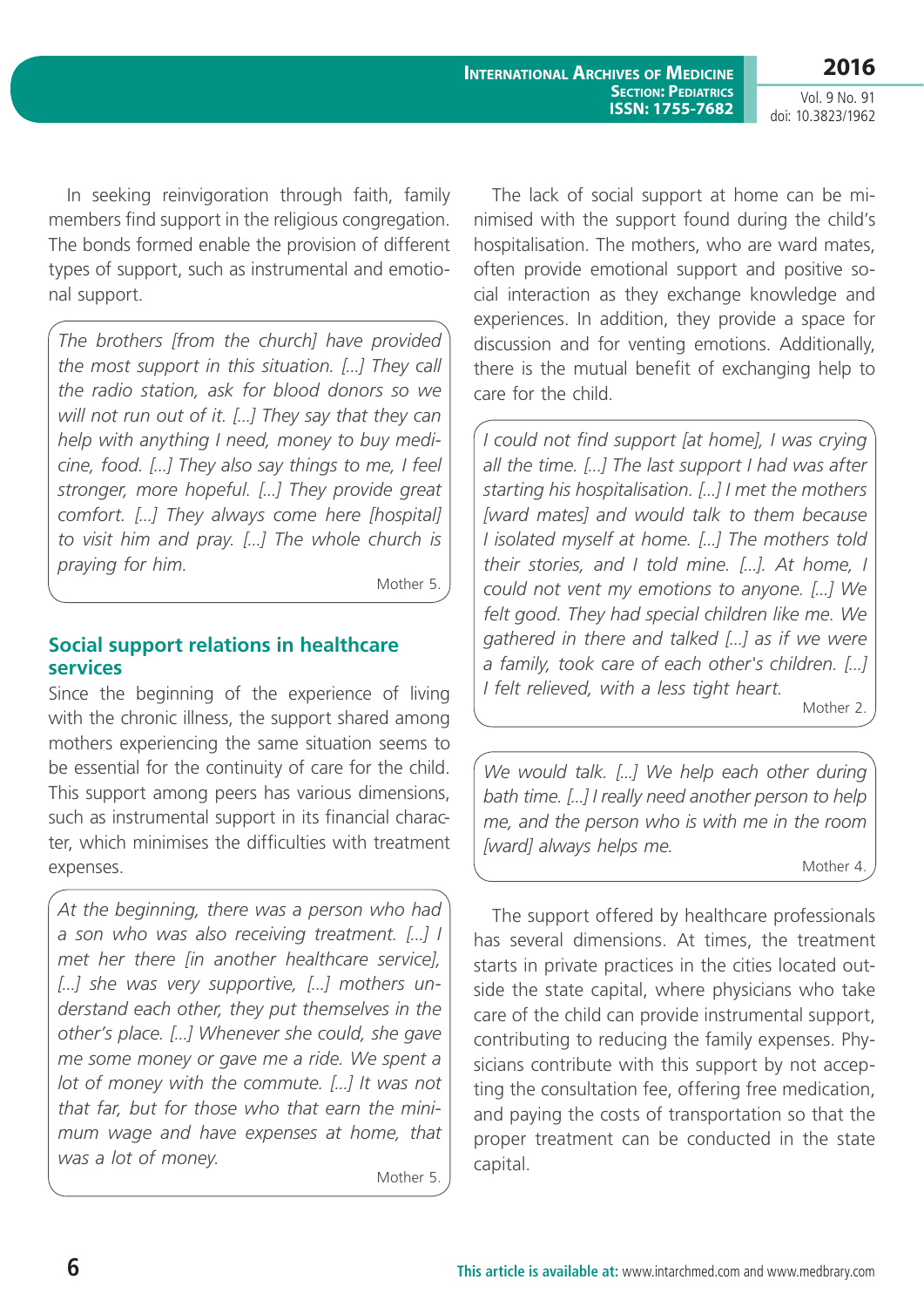**2016**

Vol. 9 No. 91 doi: 10.3823/1962

*He used to be seen by a private doctor there [city of residence]. [...] I would arrive with no money because I didn't have a way to pay, and the doctor would not accept money for the consultation. [...] She would say: "Anything you need, you just let me know." [...] For me, my God, she was the best doctor. I would get there, and she would receive my child well and with joy.*

Mother 2.

*Even the doctor has helped me. [...] He gave me the inhaler [medication] two or three times.* Mother 2.

*The doctor over there [city of residence] helped me a lot, referred the child [to perform the treatment in the state capital], I came in a car, and he paid the ticket.*

Mother 4.

When members of the healthcare team provide guidance associated with aspects of the disease, such as symptoms, treatment, care, and implications for life, answer questions, and open spaces to discuss care, they are providing the necessary support to overcome the experience and to strengthen the supportive bond.

*On the seventh day [after the birth of the child and diagnosis of the chronic disease], the [maternity ward] psychologist came and explained it to me. She was the one who came to guide me and carefully talk to me. [...] She explained it to me carefully, and I stayed quiet. [...] She was very nice. [...] I calmed down.*

Mother 2.

*I was fifteen days without seeing anyone from the family, just crying with him. I didn't know what he had, I thought it was a disease that had no cure. Then, the doctor came to talk to me and said that there was a cure; then, I was more relieved. [...] While I was desperate, I just had bad thoughts.*

Mother 4.

The staff at the hospital in which this study was conducted have established support bonds that are strengthened during the child's hospitalisation. Emotional support is relevant and is provided by several staff members, including those responsible for cleaning the environment. The mothers recognise the importance of this support because, without affection and attention, the experience of living with the chronic condition would become even more difficult.

*They treat him very well, the ones who do the cleaning here [hospital]. They give advice, support, like: "Have faith that you will get out of this, be patient." [...] She [nurse] is very helpful here [hospital] with him. [...] She said: "What do you need?" I said: What I need now is that you continue providing care to my son, to both of us. She gave me a hug. This means everything to me! I think the affection is the most important thing in these situations, other things come later, but the affection, the attention is more important.*

Mother 5.

*Nurses, doctors, social workers, psychologists. [...] They come to me, talk to me a lot, give me a lot of support. Thank God, at least, for that. [...] They all tell me to have faith [...] and hope that, one day, I will leave here and my son will be fine.* Mother 6.

The mothers report receiving support from the healthcare team when it contributes in the routine care provided to the child, for example, when the team administer medications or provide items that the companion needs. In addition, the main carer perceives herself as receiving support when there is a good relationship with the health professionals.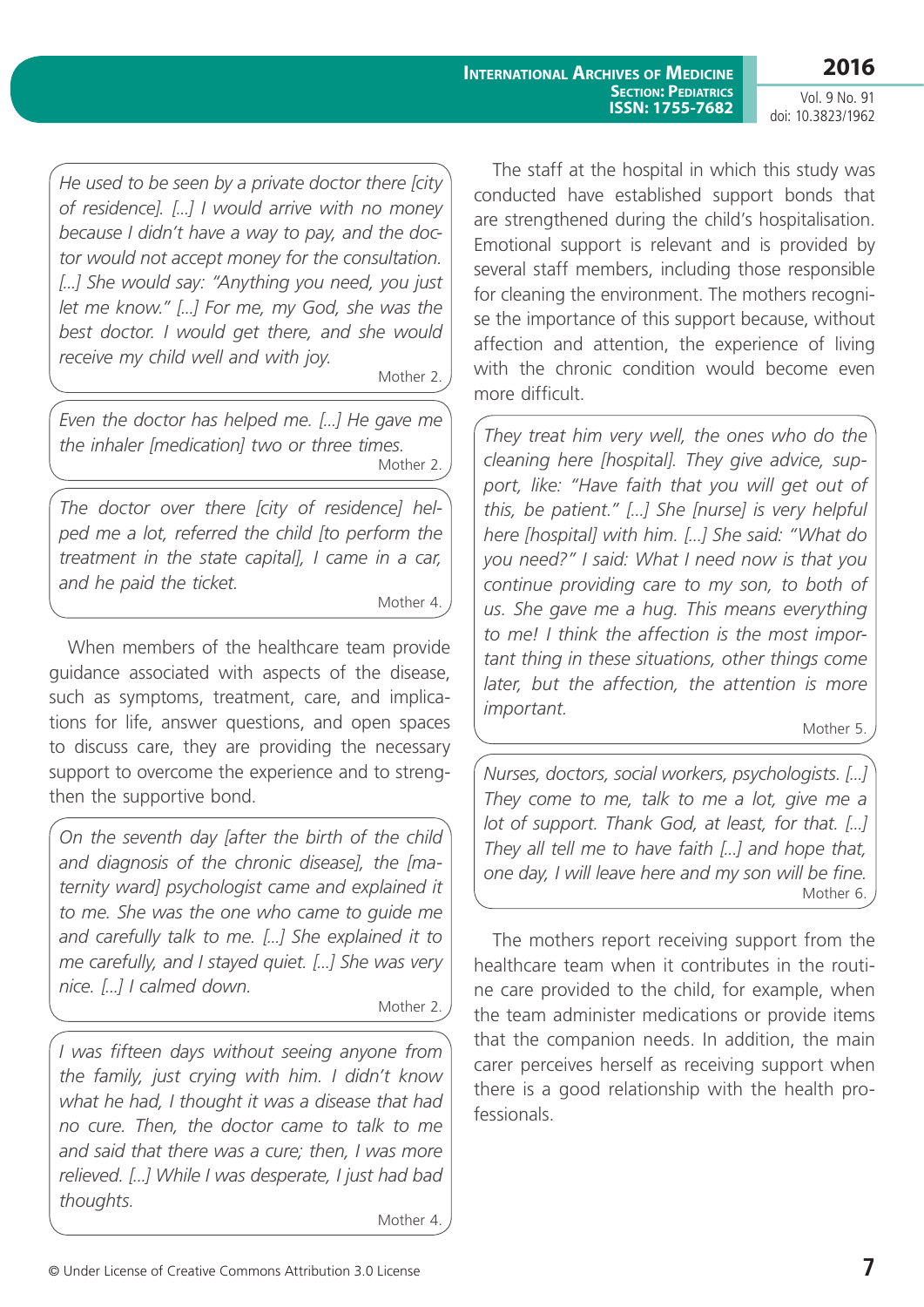**2016**

Vol. 9 No. 91 doi: 10.3823/1962

*They [nursing staff] help with the medications, which they bring to my son all the time. Sometimes, they come here to know how he is doing. We go there [the nursing station] and ask for an item, they give it, ask for information, and they reply nicely, they know how to respond.* Mother 1.

The financial assistance offered by the government to the families of chronically ill children is a type of important financial support for improving their quality of life. These resources help maintain the child and other family members on a healthy diet and also enable continuing treatment. The reason is, due to the routine care, the mother needs to reduce her working hours or leave her job, which consequently affects the family's income and can deprive the child of his or her needs.

*The help from the government [sickness benefits], the money, helps her and my other daughters. I buy her personal use items, food, [...] cleaning supplies. [...] Now, it easier to maintain the house. [...] So, I don't need to work every day because I can't, I won't leave her alone. [...] I work only twice a week.*

Mother 7.

# **Discussion**

Support bonds are recognised as important determinants of health during the care process. It is understood that the support offered by the support bonds may be provided by any person who knows the reality experienced by the family and is available to provide the necessary assistance to overcome the adversities.

In the nuclear family, the support bonds consist of the healthy siblings and the father of the chronically ill child. Healthy siblings help in the care process of the sick child by participating in the treatment and in the care for the child's protection. They try to follow the guidelines given by the medical team, especially those associated with the environment, food, and household hygiene [21]. In addition, they remain at home, continuing their routine activities, and therefore, they also require care. Accordingly, the paternal contribution is significant for the mother because it reduces her concern and anxiety during a hospital stay, making her feel more peaceful and relieved because she has someone whom she can trust caring for her children.

The extended family provides instrumental support, minimising the burden on the nuclear family. In addition, it provides physical and emotional resources to maintain health and the necessary support because, without these supporters, the families would not be able to provide for all of their occasional needs and the child's needs [9]. This social support is essential for helping the family find the strength to move forward.

Regarding the healthcare professionals, initially, they must help the family understand the importance of sharing the care for a chronically ill child to have a better experience with the implications imposed by the disease [22, 23]. When offering this type of support, healthcare professionals must empathically understand the context of the individuals involved in this process to tighten and strengthen the bonds of this relationship. In this manner, they can provide comprehensive care that is able to meet the individual needs of the chronically ill child and his or her family.

In general, the child's mother changes her routine and plans to accompany the sick child, whereas the father continues to work, keeping his job to ensure the payment of everyday and disease-related expenses [9, 11, 23], these results corroborated with those found in the study. However, the chronic condition imposes numerous expenses that affect the family budget.

Research shows that in addition to the child's treatment costs, there is household consumption, and for some families, the financial support received from the government, such as sickness benefits and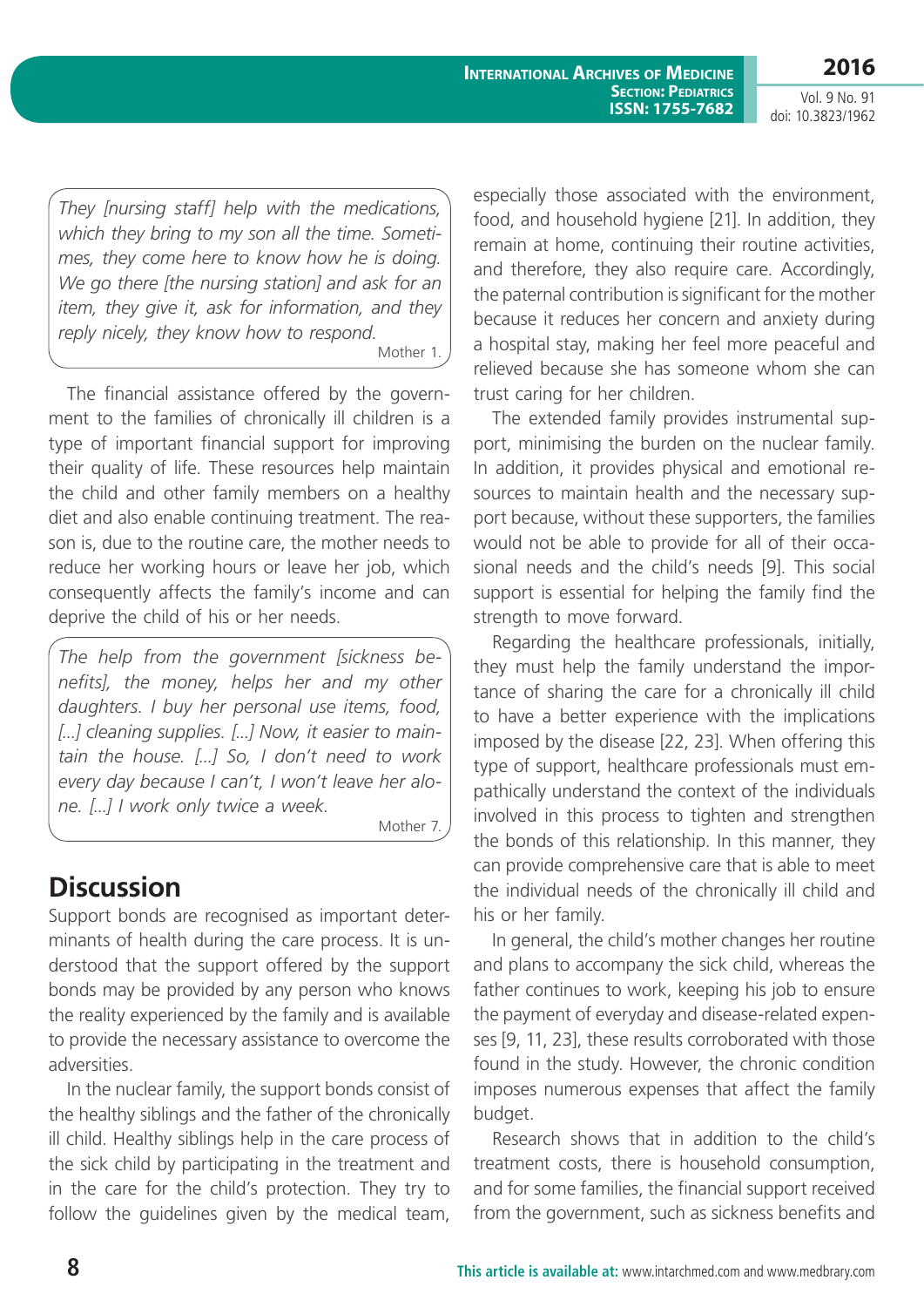**2016**

Vol. 9 No. 91 doi: 10.3823/1962

other social funds, is their only income [17]. Another role played by the healthcare team in supporting and helping parents during all phases of treatment is advising them about their social rights and means to access them. This support goes beyond the physical needs and reaches the psychological and social needs by providing information [24], which should be clear, logical, and timely.

The financial support provided by healthcare professionals and other institutions positively contributes to the family budget and helps in meeting the family's emergency needs. The expenses associated with the child's treatment require a considerable amount of resources, and without such support, treatment may be interrupted or discontinued, especially among low-income families [17, 25].

Spaces that promote moments for listening, discussion, and accountability are essential for coping with chronic childhood illness [12, 17]. In this context, given that expressions of affection, esteem, and respect can occur, positive social interactions promote emotional support and simultaneously favour the exchange of life experiences, which are both able to strengthen the resilience of the carer living with the chronic condition.

This reality is feasible among families who experience a chronic childhood illness, in which, through awareness and the sharing of experiences and suffering, interest in helping and caring for others increases. This process will result in a stronger solidarity network with the development of support bonds [10, 12]. The relationship between mothers is established because there is mutual understanding of the unique demands imposed by the chronic condition. From this perspective, the healthcare team should be aware of the importance of this relationship and thus seek strategies to further stimulate this bond.

Studies have shown the importance of religious groups in the lives of carers of chronically ill children because the support and spiritual comfort strengthen hope [10, 26] and also reduce stress, favouring the adjustment of the family and even of the child [4]. These individuals are essential for effective coping because they can also contribute financial support and meet other family demands.

Comprehensive, individualised, and diversified care should be provided, and for the presence of individuals who can provide support to the child and his or her family, it is necessary to help them meet the demands of everyday life [22]. Comprehensive healthcare is facilitated when there are links capable of providing effective and satisfactory social support.

The bonds are strengthened when families find professionals who offer informational support. These professionals can minimise anxiety and doubts by providing information about the child's condition and by answering questions that arise during routine care [3, 13, 22]. In this manner, families can make informed choices and decisions. However, the guidelines cannot be ambiguous or cause confusion [9], and the dialogue between the family and the healthcare team must be effective and affective.

In the hospital context, professionals are in daily contact with the family member who accompanies the child. Nevertheless, closer contact between the individuals involved in this context is expected to favour the relationship, the construction of bonds, and the support offered by the healthcare team.

The valorisation of the support network by the healthcare team is essential for the proposal of support and care actions that can promote maximum child development and favour the expansion of family support bonds [5].

Care at the scheduled time and the administration of medications at the prescribed time by attentive and technically competent professionals improve satisfaction with the care received [25]. However, the social support that enables coping with the difficulties imposed by the chronic condition is not restricted only to care activities.

Qualified assistance must be one of the actions developed by health professionals to make family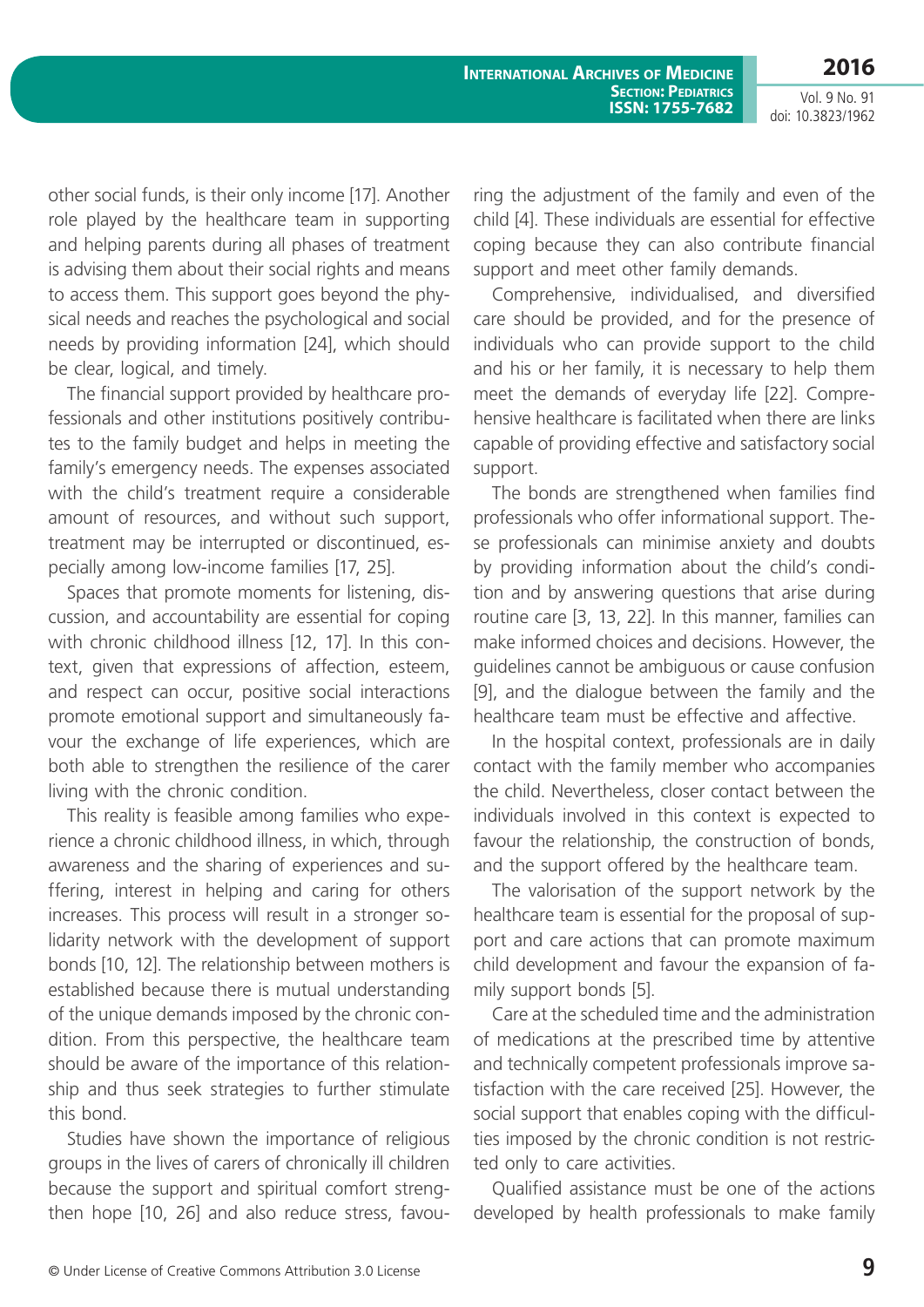**2016**

Vol. 9 No. 91 doi: 10.3823/1962

members trust more in the system. Therefore, other actions must be done in health services, such as attentive listening, therapeutic dialogue, displays of affection and understanding, and sharing of knowledge. With this, there is greater likelihood of consolidation of supporting linkages, providing a better quality of life by positively helping families cope with chronic childhood illness.

The present study brings contributions to care towards children and families that have lived through chronic disease, especially to promote reflections for health professionals. That being said, the fact that this research has been done only in one scenario limits the generalization of results.

# **Final Considerations**

By viewing support bonds as a source of positive influence on the determinants of health, their knowledge is a primary tool for effective coping and for overcoming the adversities experienced in chronic childhood illness. Such bonds provide the resources to support the practice of care in meeting the demands of families, who require care during the trajectory of the disease.

The affected child and his family need to receive care in the same way, having lived through chronic disease whether directly or indirectly. The support offered by established linkages brings great benefits to those subjects, as the measure to which a family has its needs attended to leads to better conditions to take care of the child day-to-day, making possible adequate management of chronic disease.

The necessary support to meet the demands presented by the family may be offered by nuclear and extended families; friends; neighbours; the government; healthcare professionals; and mothers who share the same experience. The support provided through these links fall under different dimensions, such as instrumental support, emotional support, informational support, reinforcement, and positive social interaction, which is present at times when the family members need care the most. Knowing the strategies adopted by family members to cope with the chronic disease in addition to their needs and the support offered by the bonds formed along the trajectory of the chronic childhood illness is essential for the establishment of comprehensive and humanised healthcare.

The weakness of the bond between the family and the Primary Healthcare team was identified, given that none of the reports indicated that these professionals are sources of support. These findings indicate that this team needs to rethink its working process because the lack of support at this level of care makes comprehensive care for the chronically ill child and his or her family more difficult. The Primary Healthcare team must assume its role as coordinator of the longitudinal and continuous care of chronically ill children to ensure their quality of life. These actions directly impact the determinants of health because the proper management of chronic illness prevents the worsening of the child's condition and unnecessary hospitalisations.

Based on the results of this study, the healthcare team should rethink its work process to provide comprehensive and humanised care to chronically ill children and their families. They should help these individuals identify ways to create support bonds within and outside the family that can contribute to providing care with autonomy and shared responsibility. In addition, healthcare professionals can build care elements that provide tools to family members that support chronically ill children to strengthen their care potential and help overcome weaknesses, positively influencing coping with the chronic condition.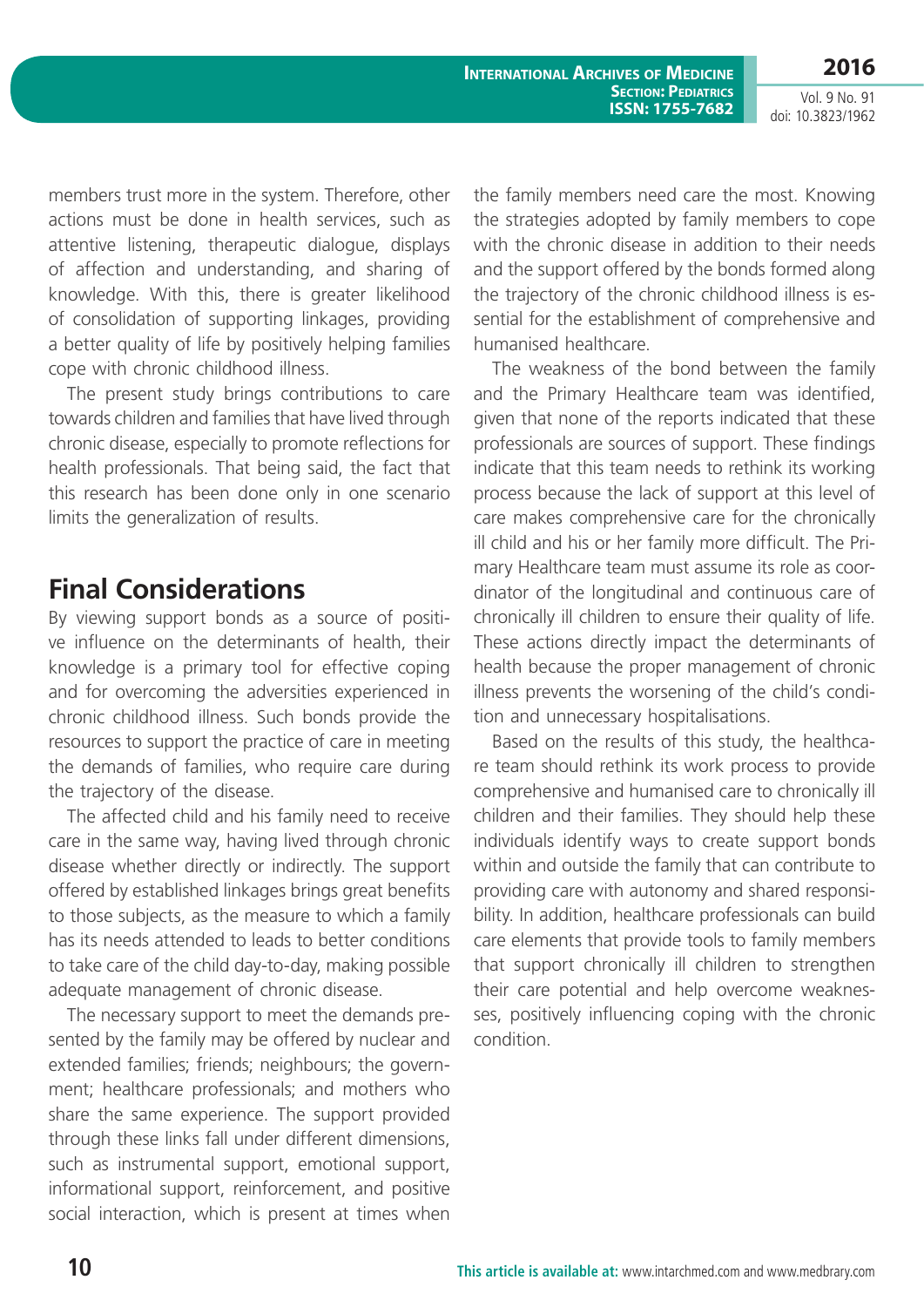# **References**

- **1.** Mendes EV. O cuidado das condições crônicas na Atenção Primária à Saúde: o imperativo da consolidação da Estratégia da Saúde da Família. Brasília (DF): Organização Pan-Americana da Saúde; 2012.
- **2.** Instituto Brasileiro de Geografia e Estatística. Pesquisa Nacional por Amostra de Domicílios: um panorama da saúde no Brasil, acesso e utilização dos serviços, condições de saúde e fatores de risco e proteção à saúde 2008. Rio de Janeiro (RJ): Fiocruz/MS/ IBGE; 2010.
- **3.** Gondim KM, Carvalho ZMF. Sentimentos das mães de crianças com paralisia cerebral à luz da Teoria de Mishel. Esc Anna Nery. 2012 [cited on October 10, 2015]; 16(1):11-6. Available at: <http://dx.doi.org/10.1590/S1414-81452012000100002>
- **4.** Drutchas A; Anandarajah G. Spirituality and coping with chronic cisease in pediatrics. R I Med J. 2014 [cited on October 12, 2015]; 97(3):26-30. Available at: [http://www.ncbi.nlm.nih.gov/](http://www.ncbi.nlm.nih.gov/pubmed/24596927) [pubmed/24596927](http://www.ncbi.nlm.nih.gov/pubmed/24596927)
- **5.** Dezoti AP, Alexandre AMC, Freire MHS, Mercês NNA, Mazza VA. Apoio social a famílias de crianças com paralisia cerebral. Acta Paul Enferm. 2015 [cited on October 20, 2015]; 28(2):172- 6. Available at:<http://dx.doi.org/10.1590/1982-0194201500029>
- **6.** Christie D, Khatun H. Adjusting to life with chronic illness. Paediatric psychology. 2012 [cited on November 01, 2015]; 25(3):194-7. Available at: [https://thepsychologist.bps.org.uk/](https://thepsychologist.bps.org.uk/volume-25/edition-3/adjusting-life-chronic-illness) [volume-25/edition-3/adjusting-life-chronic-illness](https://thepsychologist.bps.org.uk/volume-25/edition-3/adjusting-life-chronic-illness)
- **7.** Amador DD, Gomes IP, Reichert APS, Collet N. Repercussões do câncer infantil para o cuidador familiar: revisão integrativa. Rev Bras Enferm. 2013 [cited on September 15, 2015]; 66(2):267-70. Available at: [http://dx.doi.org/10.1590/S0034-](http://dx.doi.org/10.1590/S0034-71672013000200017) [71672013000200017](http://dx.doi.org/10.1590/S0034-71672013000200017)
- **8.** Furtado MCC, Silva LCT, Mello DF, Lima RAG, Petri MD, Rosário MM. A integralidade da assistência à criança na percepção do aluno de graduação em enfermagem. Rev Bras Enferm. 2012 [cited on September 13, 2015]; 65(1):56-64. Available at: <http://dx.doi.org/10.1590/S0034-71672012000100008>
- **9.** Araújo YB, Reichert APS, Oliveira BRG, Collet N. Rede e apoio social de famílias de crianças com doença crônica: revisão integrativa. Cienc Cuid Saude. 2011 [cited on September 30, 2015]; 10(4):853-60. Available at: [http://periodicos.uem.br/ojs/](http://periodicos.uem.br/ojs/index.php/CiencCuidSaude/article/view/18332) [index.php/CiencCuidSaude/article/view/18332](http://periodicos.uem.br/ojs/index.php/CiencCuidSaude/article/view/18332)
- **10.** Nabors LA, Kichler JC, Brassell A, Thakkar S, Bartz J, Pangallo J, et al. Factors related to caregiver state anxiety and coping with a child's chronic illness. Fam Syst Health. 2013 [cited on November 01, 2015]; 31(2):171-80. Available at: [http://www.ncbi.nlm.nih.](http://www.ncbi.nlm.nih.gov/pubmed/23795628) [gov/pubmed/23795628](http://www.ncbi.nlm.nih.gov/pubmed/23795628)
- **11.** Laakkonen H, Taskinen S, Rönnholm K, Holmberg C, Sandberg S. Parent–child and spousal relationships in families with a young child with end-stage renal disease. Pediatr. nephrol. 2014 [cited on October 10, 2015]; 29:289-95. Available at: <http://www.ncbi.nlm.nih.gov/pubmed/24018797>
- **12.** Val S, Morris C, Thompson-Coon J, Ukoumunne O, Rogers M, Logan S. Peer support for parents of children with chronic disabling conditions: a systematic review of quantitative and qualitative studies. Dev Med Child Neurol. 2013 [cited on November 20, 2015]; 55(7):602-9. Available at: [http://www.](http://www.ncbi.nlm.nih.gov/pubmed/23421818) [ncbi.nlm.nih.gov/pubmed/23421818](http://www.ncbi.nlm.nih.gov/pubmed/23421818)
- **13.** Cacante JV, Valencia MMA. Tocar los corazones em busca de apoyo: el caso de las familias de los niños com cáncera. Invest. educ. enferm. 2009 [cited on October 16, 2015]; 27(2):170-80. Available at: [http://www.scielo.org.co/scielo.php?pid=S0120-](http://www.scielo.org.co/scielo.php?pid=S0120-53072009000200002&script=sci_arttext) [53072009000200002&script=sci\\_arttext](http://www.scielo.org.co/scielo.php?pid=S0120-53072009000200002&script=sci_arttext)
- **14.** Bocchi SCM, Angelo M. Entre a liberdade e a reclusão: o apoio social como componente da qualidade de vida do binômio cuidador familiar-pessoa dependente. Rev Lat Am Enfermagem. 2008 [cited on September 15, 2015]; 16(1):15-23. Available at: <http://dx.doi.org/10.1590/S0104-11692008000100003>
- **15.** Chaves ASB, Romeu G, Araujo MRM. Narrativas da experiência de pais de crianças com fibrose cística. Interface (Botucatu). 2015 [cited on November 20, 2015]; 19(55):1077-88. Available at: <http://dx.doi.org/10.1590/1807-57622014.0569>
- **16.** Last JM. A dictionary of epidemiology. 6th edition. New York: Oxford University Press; 2014.
- **17.** Nóbrega VM, Collet N, Silva KL, Coutinho SED. Rede e apoio social das famílias de crianças em condição crônica. Rev. eletrônica enferm. 2010 [cited on November 10, 2015]; 12(3):431-40. Available at: [http://www.fen.ufg.br/revista/v12/](http://www.fen.ufg.br/revista/v12/n3/v12n3a03.htm) [n3/v12n3a03.htm](http://www.fen.ufg.br/revista/v12/n3/v12n3a03.htm)
- **18.** Neves ET, Cabral IE, Silveira A. Rede familial de crianças com necessidades especiais de saúde: implicações para a enfermagem. Rev Lat Am Enfermagem. 2013 [citedon August 23, 2015]; 21(2):562-70. Available at: [http://dx.doi.org/10.1590/](http://dx.doi.org/10.1590/S0104-11692013000200013) [S0104-11692013000200013](http://dx.doi.org/10.1590/S0104-11692013000200013)
- **19.** Minayo MCS. O desafio do conhecimento: pesquisa qualitativa em saúde. 14ª ed. São Paulo (SP): Hucitec; 2014.
- **20.** Minayo MCS, Assis SG, Souza ER. Avaliação por triangulação de métodos: abordagem de programas sociais. Rio de Janeiro (RJ): Fiocruz; 2014.
- **21.** Cheron MFL, Pettengill MAM. Experiência do irmão sadio em relação à doença e hospitalização do irmão com câncer. Acta Paul Enferm. 2011 [cited on August 15, 2015]; 24(5):605-10. Available at: <http://www.scielo.br/pdf/ape/v24n5/02v24n5.pdf>
- **22.** Araújo YB, Reichert APS, Vasconcelos MGL, Collet N. Fragilidade da rede social de famílias de crianças com doença crônica. Rev Bras Enferm. 2013 [cited on October 14, 2015]; 66(5):675-81. Available at: [http://dx.doi.org/10.1590/S0034-](http://dx.doi.org/10.1590/S0034-71672013000500006) [71672013000500006](http://dx.doi.org/10.1590/S0034-71672013000500006)